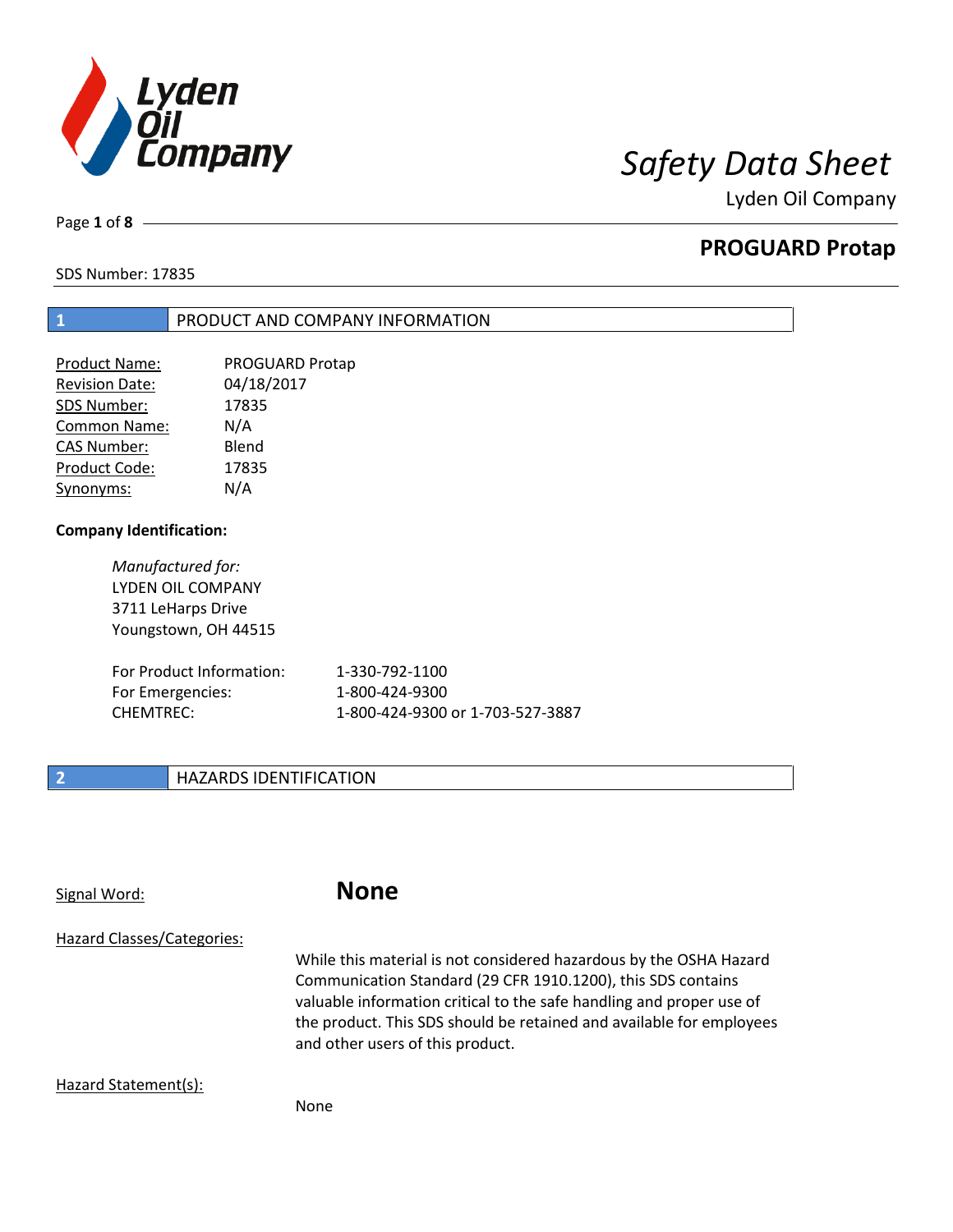

## **PROGUARD Protap**

SDS Number: 17835

Page **2** of **8**

Precaution Statement(s):

P101: If medical advice is needed, have product container or label at hand. P102: Keep out of reach of children. P103: Read label before use. P314: Get medical advice/attention if you feel unwell. P501: Dispose of contents/container in accordance with local/regional/national/international regulation.

Other Hazard Statement(s):

-NFPA Ratings: Health  $= 0$  $Fire = 1$ Reactivity  $= 0$ 

## **3** COMPOSITION / INFORMATION ON INGREDIENTS

Ingredients:

*Mixture of the substances listed below with nonhazardous additions.*

| <b>Chemical Name</b>     | <b>CAS Number</b> | Percentage |
|--------------------------|-------------------|------------|
| Non Hazardous Components | N/A               | 100        |

*\*Any concentration shown as a range is to protect confidentiality or is due to batch variation.*

|               | <b>FIRST AID MEASURES</b>                                                                                                         |  |  |
|---------------|-----------------------------------------------------------------------------------------------------------------------------------|--|--|
|               | Description of First Aid Measures:                                                                                                |  |  |
| Inhalation:   |                                                                                                                                   |  |  |
|               | Remove victim to fresh air and keep at rest in a position comfortable<br>for breathing. Get medical attention if symptoms occur.  |  |  |
| Skin Contact: |                                                                                                                                   |  |  |
|               | Flush contaminated skin with plenty of water. Remove contaminated<br>clothing and shoes. Get medical attention if symptoms occur. |  |  |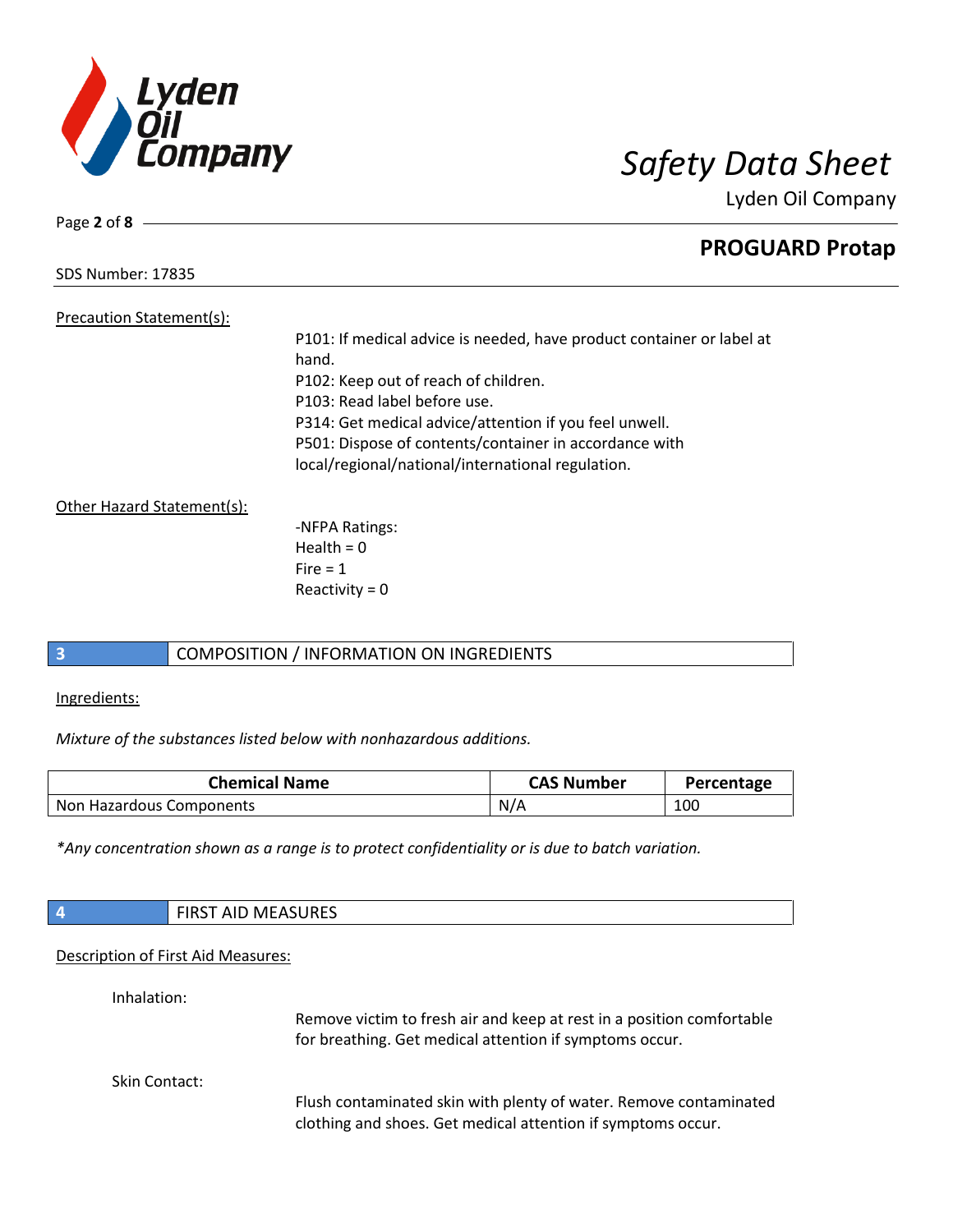

| Page 3 of 8 -                                 |                        |                                                                                                                                            |  |
|-----------------------------------------------|------------------------|--------------------------------------------------------------------------------------------------------------------------------------------|--|
|                                               |                        | <b>PROGUARD Protap</b>                                                                                                                     |  |
| <b>SDS Number: 17835</b>                      |                        |                                                                                                                                            |  |
| Eye Contact:                                  |                        |                                                                                                                                            |  |
|                                               |                        | Immediately flush eyes with plenty of water, occasionally lifting the<br>upper and lower eyelids. Check for and remove any contact lenses. |  |
|                                               |                        | Get medical attention if irritation occurs.                                                                                                |  |
| Ingestion:                                    |                        |                                                                                                                                            |  |
|                                               |                        | Wash out mouth with water. Remove victim to fresh air and keep at<br>rest in a position comfortable for breathing. Do not induce vomiting  |  |
|                                               |                        | unless directed to do so by medical personnel. Get medical attention                                                                       |  |
|                                               | if symptoms occur.     |                                                                                                                                            |  |
| Symptoms and Effects, both acute and delayed: |                        |                                                                                                                                            |  |
|                                               |                        | No further relevent data available.                                                                                                        |  |
| <b>Recommended Actions:</b>                   |                        |                                                                                                                                            |  |
|                                               |                        | Treat symptomatically. Contact poison treatment                                                                                            |  |
|                                               |                        | specialist immediately if large quantities have been<br>ingested or inhaled.                                                               |  |
| 5                                             | FIRE FIGHTING MEASURES |                                                                                                                                            |  |
|                                               |                        |                                                                                                                                            |  |
| Recommended Fire-Extinguishing Equipment:     |                        | Use dry powder, foam, or carbon dioxide fire                                                                                               |  |
|                                               |                        | extinguishers. Water may be ineffective in fighting                                                                                        |  |
|                                               |                        | an oil fire unless used by experienced fire fighters.                                                                                      |  |
| Possible Hazards During a Fire:               |                        |                                                                                                                                            |  |
|                                               |                        | Hazardous combustion products may include: A                                                                                               |  |
|                                               |                        | complex mixture of airborne solid and liquid<br>particulates and gases (smoke). Carbon monoxide.                                           |  |
|                                               |                        | Unidentified organic and inorganic compounds.                                                                                              |  |
| <b>Recommendations to Firefighters:</b>       |                        |                                                                                                                                            |  |
|                                               |                        | Proper protective equipment including breathing<br>apparatus.                                                                              |  |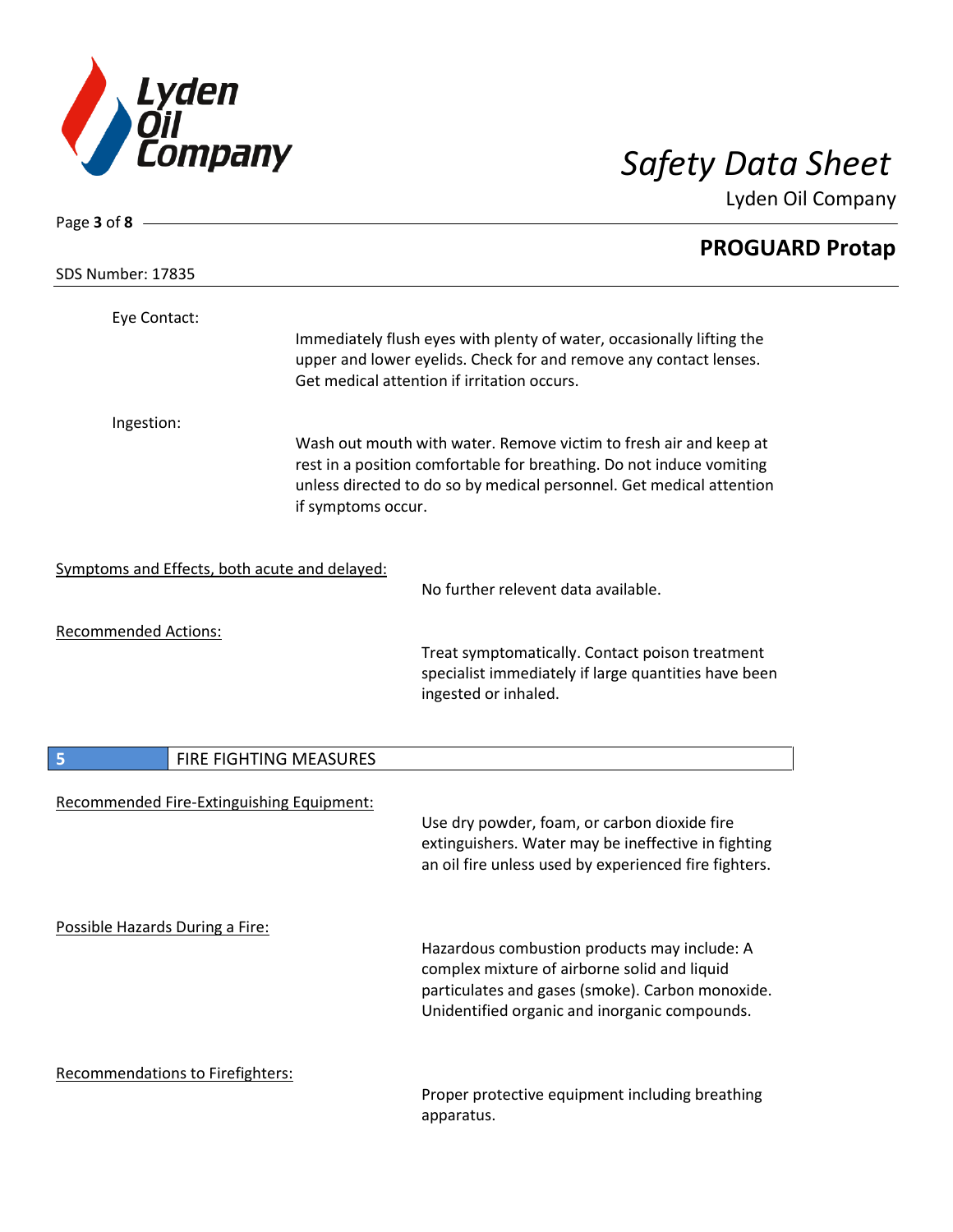

**PROGUARD Protap**

SDS Number: 17835

Page **4** of **8**

| 6                                 | <b>ACCIDENTAL RELEASE MEASURES</b>                            |                                                                                     |  |
|-----------------------------------|---------------------------------------------------------------|-------------------------------------------------------------------------------------|--|
| <b>Personal Precautions:</b>      |                                                               |                                                                                     |  |
|                                   |                                                               | Avoid contact with skin, eyes, and clothing.<br>Keep away from sources of ignition. |  |
| <b>Emergency Procedures:</b>      |                                                               | Contain spilled material, collect in suitable and<br>properly labeled containers.   |  |
| <b>Environmental Precautions:</b> |                                                               | Do not allow to reach sewage system or any water                                    |  |
|                                   |                                                               | course.<br>Do not allow to enter ground waters.                                     |  |
| Cleanup Procedures:               |                                                               | Pick up excess with inert absorbant material.                                       |  |
| 7                                 | <b>HANDLING AND STORAGE</b>                                   |                                                                                     |  |
| <b>Handling Precautions:</b>      |                                                               |                                                                                     |  |
|                                   |                                                               | Handle with care and avoid spillage on the floor.                                   |  |
|                                   |                                                               | Do not cut, weld, drill, grind, braze, or solder<br>container.                      |  |
| <b>Storage Requirements:</b>      |                                                               | Keep container tightly sealed.<br>Keep away from sources of ignition.               |  |
|                                   |                                                               |                                                                                     |  |
| 8<br><b>Exposure Limits:</b>      | EXPOSURE CONTROLS / PERSONAL PROTECTION<br>No data available. |                                                                                     |  |

All ventilation should be designed in accordance with OSHA standard (29 CFR 1910.94).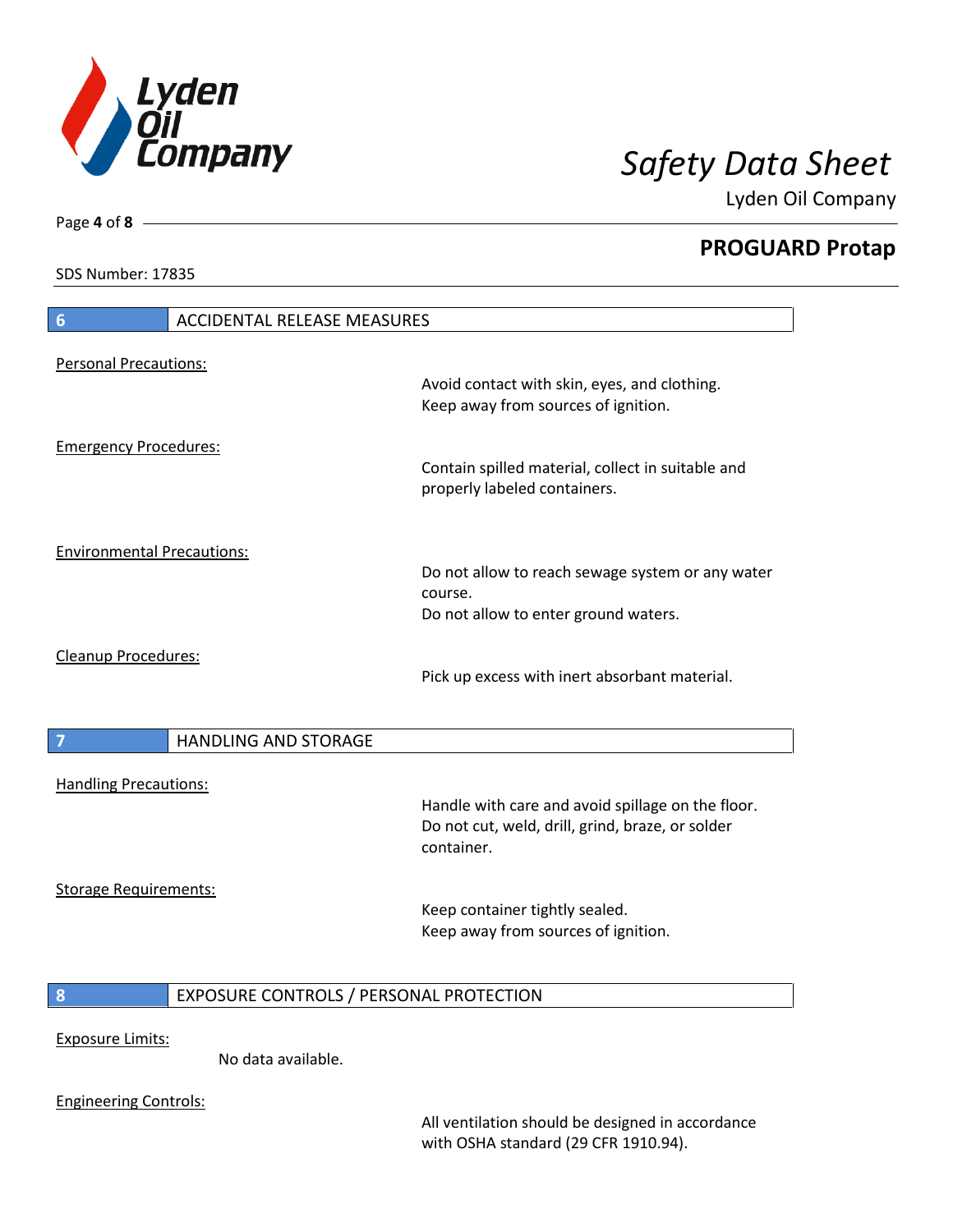

**PROGUARD Protap**

SDS Number: 17835

Page **5** of **8**

Personal Protective Equipment:

Wash hands before breaks and at the end of work. Use safety glasses and gloves.

## **9** PHYSICAL AND CHEMICAL PROPERTIES

| Liquid                             |
|------------------------------------|
| Mild Cherry                        |
| Data not available                 |
| Data not available                 |
| Data not available                 |
| Data not available                 |
| Data not available                 |
| >176.7° C / >350.1° F (COC Method) |
| Data not available                 |
| Data not available                 |
| Data not available                 |
| $<$ 1 mmHg at 20 $^{\circ}$ C      |
| Data not available                 |
| Data not available                 |
| Data not available                 |
| Data not available                 |
| Data not available                 |
| Data not available                 |
| Data not available                 |
|                                    |

| <b>10</b>            | STABILITY AND REACTIVITY |                                                                  |
|----------------------|--------------------------|------------------------------------------------------------------|
| Stability:           |                          | Stable under normal conditions.                                  |
| Reactivity:          |                          | Not reactive under normal conditions.                            |
| Conditions to Avoid: |                          | Extreme temperature, sparks, open flame, and<br>direct sunlight. |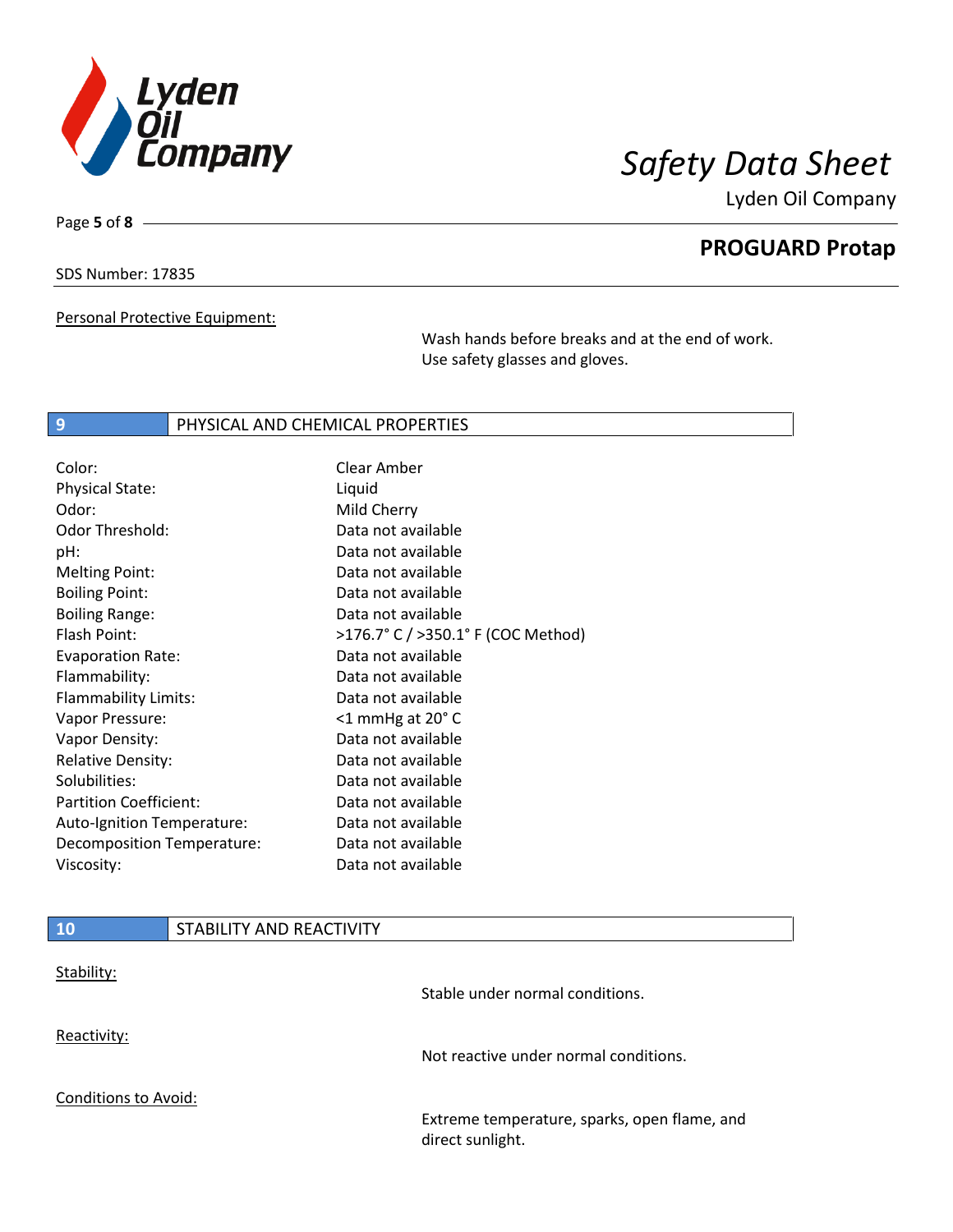

| Page 6 of 8 $\longrightarrow$       |                                                                                                                           |
|-------------------------------------|---------------------------------------------------------------------------------------------------------------------------|
|                                     | <b>PROGUARD Protap</b>                                                                                                    |
| SDS Number: 17835                   |                                                                                                                           |
| <b>Hazardous Reactions:</b>         | No known hazardous reactions.                                                                                             |
| <b>Incompatible Materials:</b>      | No further relevant information available.                                                                                |
| Decomposition Products:             | Hazardous decomposition products are not<br>expected to form.                                                             |
| TOXICOLOGICAL INFORMATION<br>11     |                                                                                                                           |
| Routes of Exposure:                 | Skin and eye contact are the primary routes of<br>exposure although exposure may occur following<br>accidental ingestion. |
| <b>Exposure Effects:</b>            | Repeated skin contact may cause dermatitis or an<br>oil acne.                                                             |
| <b>Measures of Toxicity:</b>        | No test data available.                                                                                                   |
| Carcinogenic/Mutagenic Precautions: | Non-carcinogenic and not expected to be<br>mutagentic.                                                                    |
| 12<br><b>ECOLOGICAL INFORMATION</b> |                                                                                                                           |
| <b>Ecological Precautions:</b>      | Avoid exposing to the environment.                                                                                        |
| <b>Ecological Effects:</b>          | No specific environmental or aquatic data available.                                                                      |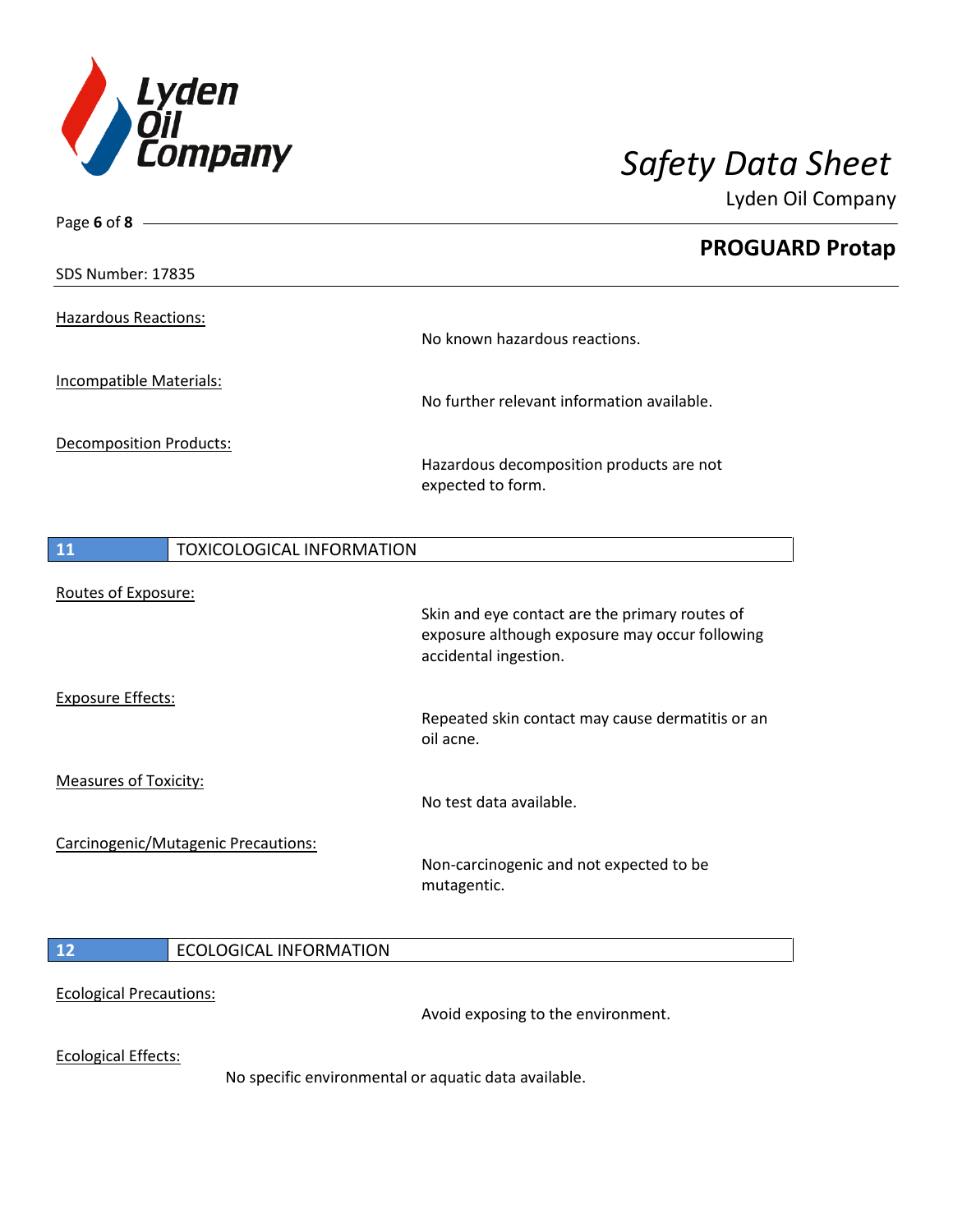

**PROGUARD Protap**

SDS Number: 17835

Page **7** of **8**

| 13                              |  | <b>DISPOSAL CONSIDERATIONS</b> |                                                                                             |
|---------------------------------|--|--------------------------------|---------------------------------------------------------------------------------------------|
| Disposal Methods:               |  |                                |                                                                                             |
|                                 |  |                                | Dispose of waste material in accordance with all<br>local, state, and federal requirements. |
| Disposal Containers:            |  |                                | Use properly approved container for disposal.                                               |
| <b>Special Precautions:</b>     |  |                                |                                                                                             |
|                                 |  |                                | Do not flush to surface waters or drains.                                                   |
| 14                              |  | <b>TRANSPORT INFORMATION</b>   |                                                                                             |
| <b>UN Number:</b>               |  | Data not available             |                                                                                             |
| <b>UN Shipping Name:</b>        |  | Data not available             |                                                                                             |
| <b>Transport Hazard Class:</b>  |  | Data not available             |                                                                                             |
| Packing Group:                  |  | Data not available             |                                                                                             |
| <b>Environmental Hazards:</b>   |  |                                |                                                                                             |
|                                 |  |                                | Data not available                                                                          |
| <b>Bulk Transport Guidance:</b> |  |                                | Data not available                                                                          |
|                                 |  |                                |                                                                                             |
| <b>Special Precautions:</b>     |  |                                | Not regulated by DOT.                                                                       |
|                                 |  |                                |                                                                                             |
| 15                              |  | <b>REGULATORY INFORMATION</b>  |                                                                                             |

This material and all of its components are listed on the Inventory of Existing Chemical Substances under the Toxic Substances Control Act.